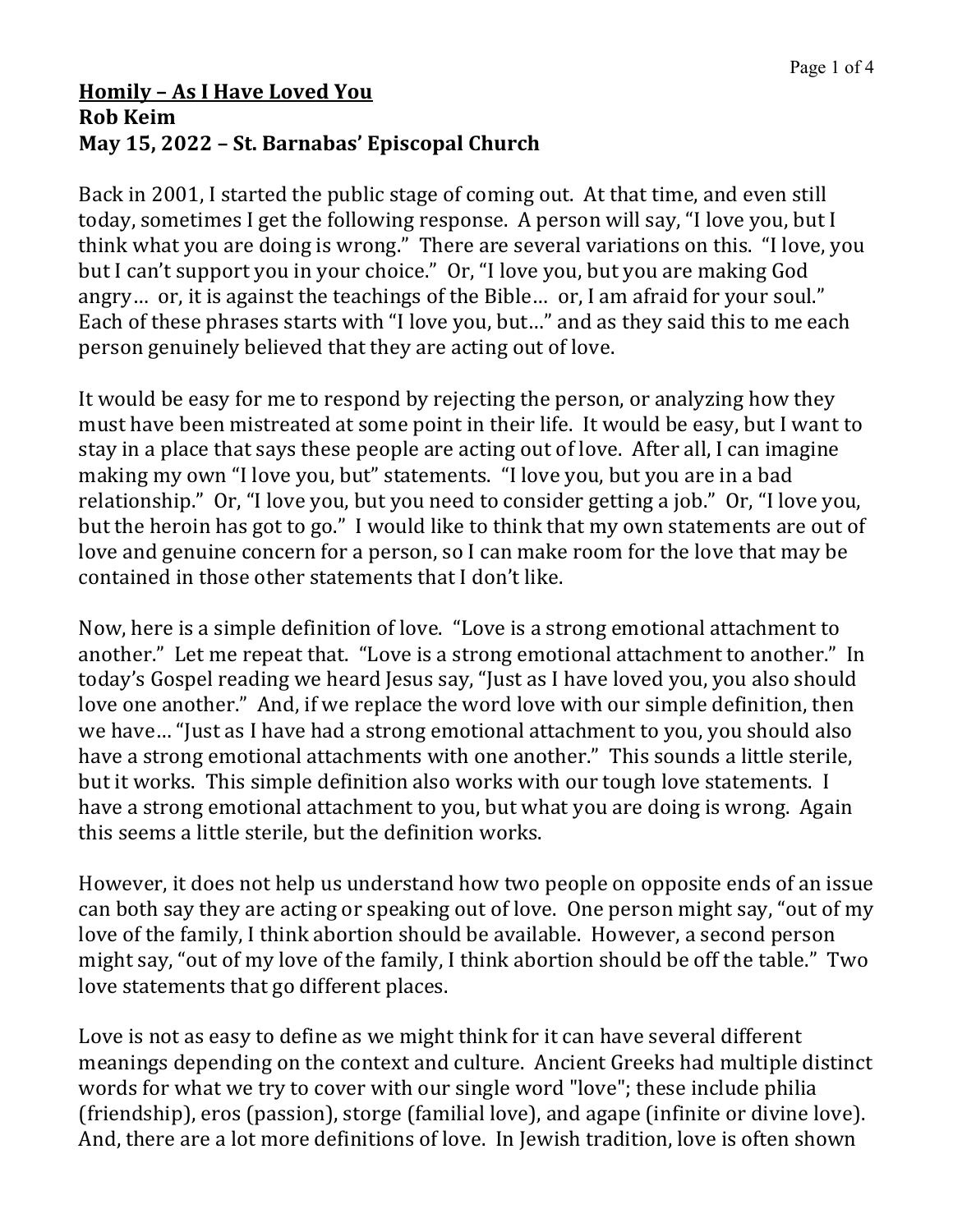as the love that God has for creation. And, rabbinic tradition shows that our own love can be developed by contemplating divine deeds or witnessing the marvels of nature. In Islamic tradition, love encompasses the universal brotherhood that applies to all who hold faith. In Buddhism, Karuṇā is compassion and mercy, which reduces the suffering of others. It is complementary to wisdom and is necessary for enlightenment. Mettā is benevolent love. This love is unconditional and requires considerable self-acceptance. In Hinduism, prema - or prem - refers to elevated love. Karuna is compassion and mercy, which impels one to help reduce the suffering of others. 

I've thrown a lot of definitions of love at you, and my goal was to show you that there are both a variety of definitions, but there is also a common thread across many cultures. Love has something to do with getting outside oneself and connecting. Love is closely correlated to healthy relationship.

Here are some other descriptors of love. Friends confront the world side by side and lovers live face to face. And, in very special relationships one is both side to side and face to face. And, "love is like a mirror. When I love another, he or she becomes my mirror and I become theirs, and reflecting in each other's love we see infinity!"

And here are a few truths about love for us to reflect on... "One cannot give what one does not possess. To give love you must possess love.

One cannot teach what one does not understand. To teach love one must comprehend love.

One cannot know what one does not study. To study love you must live in love. One cannot appreciate what one does not recognize. To recognize love you must be receptive to love.

One cannot have doubt about that which one wishes to trust. To trust love you must be convinced of love.

One cannot admit what one does not yield to. To yield to love one must be vulnerable to love.

One cannot live what one does not dedicate oneself to. To dedicate yourself to love you must be forever growing in love."

Sociologists, anthropologists and psychologists would say that love is a learned phenomenon. "So, if you don't like where you are in terms of love, you can change it, you can create new capacity to give and receive love. But, you can only give away what you have. That's the miracle. If you have love, you can give it. If you don't have it, you don't have it to give. Actually, it's not really even a matter of giving. It's a matter of sharing. And, whatever we share, we don't lose because we still have it."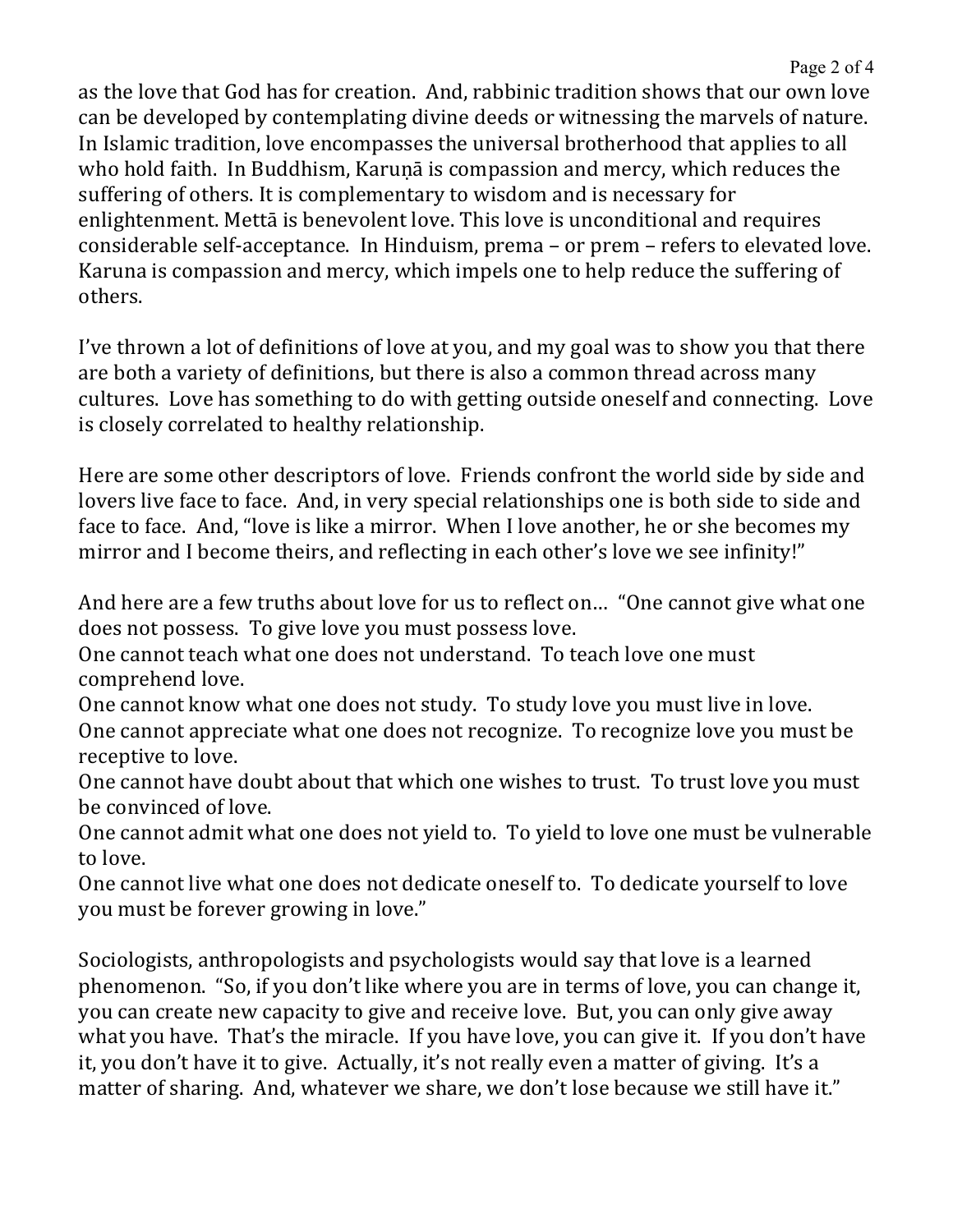And, like any worthy thing, love must be practiced. And, when we practice love we improve in capacity and capability. "Each person has potential for love, but potential is never realized without work. This does not mean pain. Love, especially, is learned best in wonder, in joy, in peace, and in living."

And here is something I have learned in my own spiritual journey. We need to fall back into the eternal and unchanging love of God that is surrounding each and every one of us. We need to recognize that we are the beloved of God and that every other person is also the beloved of God. We must respond to God's love by loving God back, by loving others, by loving ourselves, and by loving the rest of non-human creation.

I'm still trying to learn how to love every day of my life. As we endeavor to put love into action, we come to realize that on our own, we are unable to obey Jesus' command to "Love one another as I have loved you." To love as Jesus loves, we must be connected to the Source of love. Many find that connection in solitude, silence, and some form of contemplative prayer. Contemplation quiets the monkey mind and teaches us emotional sobriety and psychological freedom from our addictions and attachments. So, even when we differ in our views, and even when our love-based actions take us in different directions, I invite us all to bask in the love of God and recognize that God love us and loves every other person as well. Let us love one another even when the other is not the same as we are.

As I conclude here is a poem that gets at one thing we can do to practice love. The poem is by Edwina Gateley and its title is "Let Your God Love You".

Be silent. Be still. Alone. Empty Before your God. Say nothing. Ask nothing. Be silent. Be still. Let your God look upon you. That is all. God knows. God understands. God loves you With an enormous love, And only wants To look upon you